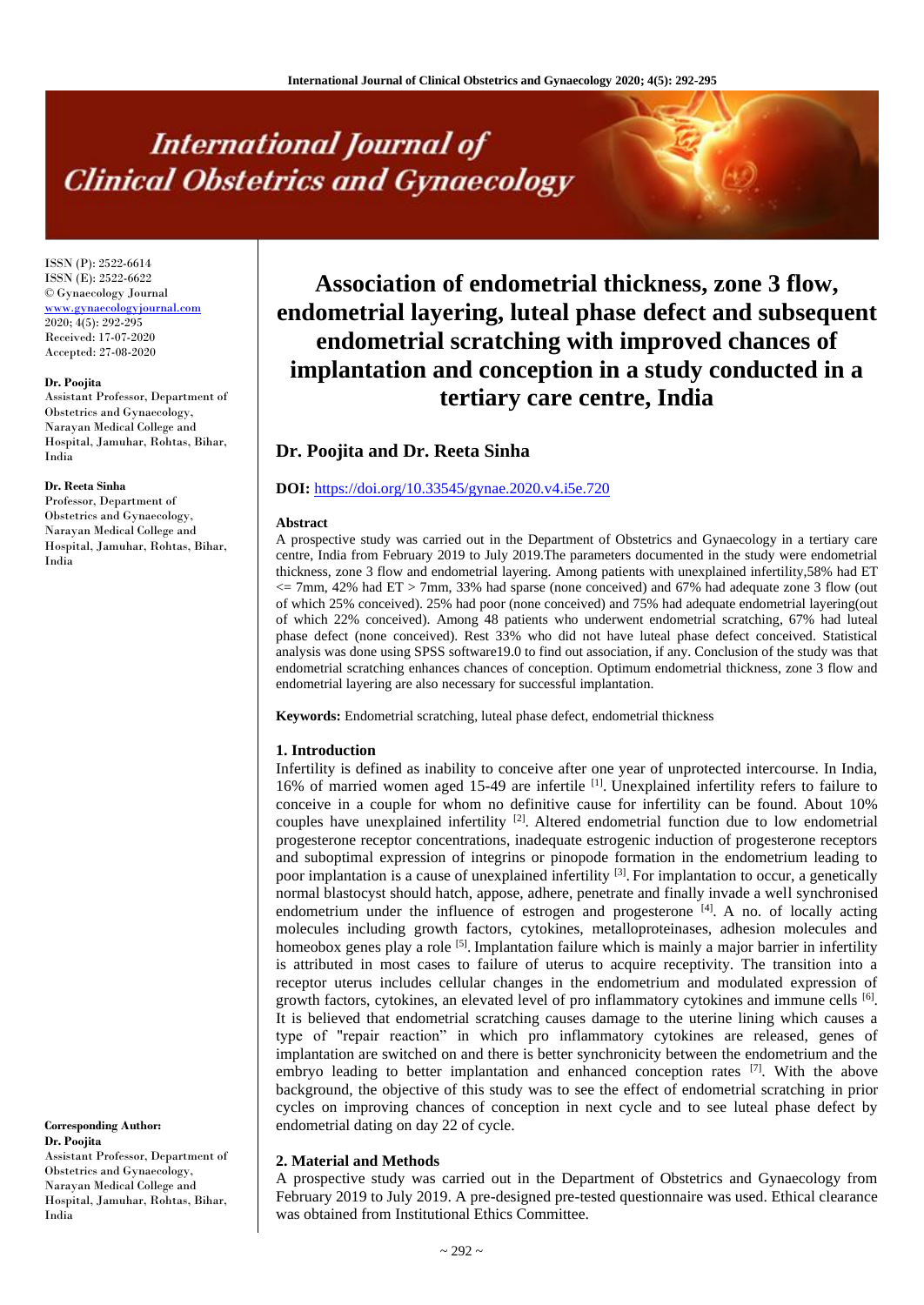In the previous year, approximately 2000 patients with infertility attended in the OPD. Among them, 20 percent of infertility patients was taken as sample size ie. 400. The interview was carried out three days in a week, 6 patients per day. So, 70 patients per month were interviewed for 6 months to reach the required sample size of 400. Females with unexplained infertility who underwent endometrial scratching on day 22 of cycle were taken as cases and those who did not undergo scratching were taken as controls. All patients were interviewed with questionnaire after obtaining their written informed consent. Endometrial samples were obtained from anterior wall of uterine cavity using Novak's cannula during natural mid secretory phase after LH surge (LH surge + 7 days, day 22 of cycle) and send for evaluation of HPE for endometrial dating and to rule out Luteal Phase defect. Patients underwent Color Doppler study to see endometrial thickness, zone flow and lines of endometrium on day 22. All procedures were performed in compliance with relevant laws and institutional guidelines.

**2.1 Inclusion criteria:** Females of age group of 15-49 years with unexplained infertility after ruling out tubal factors, ovarian factors, endometriosis, genital TB, anatomical factors and male factors.

**2.2 Exclusion criteria:** Females with tubal block, PCOS, genital TB, fibroid, endometriosis and male factors.

**2.3 Statistical analysis**: The collected data were entered into Excel spreadsheets and analysis was carried out. The procedures involved were preliminary data inspection, content analysis and interpretation. The statistical analysis was done using SPSS for Windows version 19.0software. The mean and standard deviation of the parameters studied during observation period were calculated for various treatment groups and were compared. The critical value of 'p' indicating the probability of significant difference was taken as <0.05 for comparisons.

#### **3. Results**

**Table 1:** Demographic profile of study population in relation to infertility

| Age group (in years)        | <b>Number of cases</b> |
|-----------------------------|------------------------|
| $21 - 25$                   | 140                    |
| $26 - 30$                   | 176                    |
| $31 - 35$                   | 68                     |
| > 35                        | 16                     |
| Total                       | 400                    |
| <b>Socioeconomic Status</b> | <b>Number of cases</b> |
| Upper high                  | 20                     |
| <b>Upper Middle</b>         | 252                    |
| Lower middle                | 128                    |
| Total                       | 400                    |
| BMI (kg/m2)                 | <b>Number of cases</b> |
| < 18.5                      | 44                     |
| 18.5-24.9                   | 304                    |
| 25-29.9                     | 40                     |
| > 30                        | 12                     |
| Total                       | 400                    |

Among patients coming for infertility evaluation, 44% were in the age group 26 - 30 years. and 35% were in the age group 21 - 25 years. i.e. young reproductive age group. Only 4%

were of age > 35 years. According to modified B G Prasad socioeconomic status scale (modified in 2018), majority of patients (63%) belonged to upper middle class, 32% belonged to lower middle class and 5% belonged to upper high class.

Seventy six percent of patients had normal BMI, 11% were

underweight, 10% were overweight and 3% were obese.

**Table 2:** Causes of Infertility

| <b>Cause of Infertility</b> | Percentage |
|-----------------------------|------------|
| Tubal                       | 36         |
| <b>PCOS</b>                 | 12         |
| Uterine                     |            |
| Male                        | 26         |
| Unexplained                 | 24         |
| Total                       |            |

In maximum patients (36%) tubal factor was the major cause of infertility. Male factor infertility was present in 26%, PCOS in 12% and uterine factor in 2%. In 24% cases, etiology was unexplained after complete workup.

**Table 3:** Association of endometrial thickness with chances of conception  $(n = 96)$ 

| $ET$ (mm)      | Conceived | Not conceived |
|----------------|-----------|---------------|
| $\epsilon = 7$ |           |               |
|                |           |               |
| Total          |           |               |

Among 96 patients with unexplained infertility, 56 (58%) had  $ET < 7$  mm out of which none conceived. 40 (42%) had  $ET > 7$ 7 mm out of which 16 conceived in next cycle. On applying Chi square test, calculated  $\chi$ 2 was 26.911 with p value < 0.00001 which was statistically significant at  $p < 0.05$ .

**Table 4:** Association of zone 3 flow with chances of conception (n = 96)

| Zone 3 flow   | Conceived | <b>Not Conceived</b> |
|---------------|-----------|----------------------|
| Negative      |           |                      |
| <b>Sparse</b> |           | つ                    |
| Adequate      | 6         |                      |
| Total         |           |                      |

Among 96 patients with unexplained infertility, 32 (33%) patients had sparse Zone flow among which none conceived even after endometrial scratching. 64 patients (67%) had adequate Zone 3 flow among which 16 (25%) conceived and 48 (75%) did not conceive. The  $\chi$ 2 cal was 9.609 with p value 0.008193 which was statistically significant at  $p < 0.05$ .

**Table 5:** Association of no. of lines in the endometrium with chances of conception (n=96)

| Lines in endometrium |    | <b>Conceived   Not Conceived</b> |
|----------------------|----|----------------------------------|
| No lines             |    |                                  |
| $<$ 5 lines          |    | 24                               |
| $> 5$ lines          | 16 | 56                               |
| Total                | 16 |                                  |

Among 96 patients with unexplained infertility, 24 patients (25%) had < 5 lines in endometrium on USG Doppler evaluation among which none conceived. 72 patients (75%) had  $>=$  5 lines among which 16 conceived (22%) in next cycle and 56 did not conceive (78%). The  $\chi$ 2 cal was 6.396 with p value 0.040844 which was statistically significant at  $p < 0.05$ .

Table 6: Association of luteal phase defect with chances of conception  $(n = 48)$ 

| Luteal phase defect   Conceived   Not conceived   Total |    |  |
|---------------------------------------------------------|----|--|
| Absent                                                  | 16 |  |
| Present                                                 |    |  |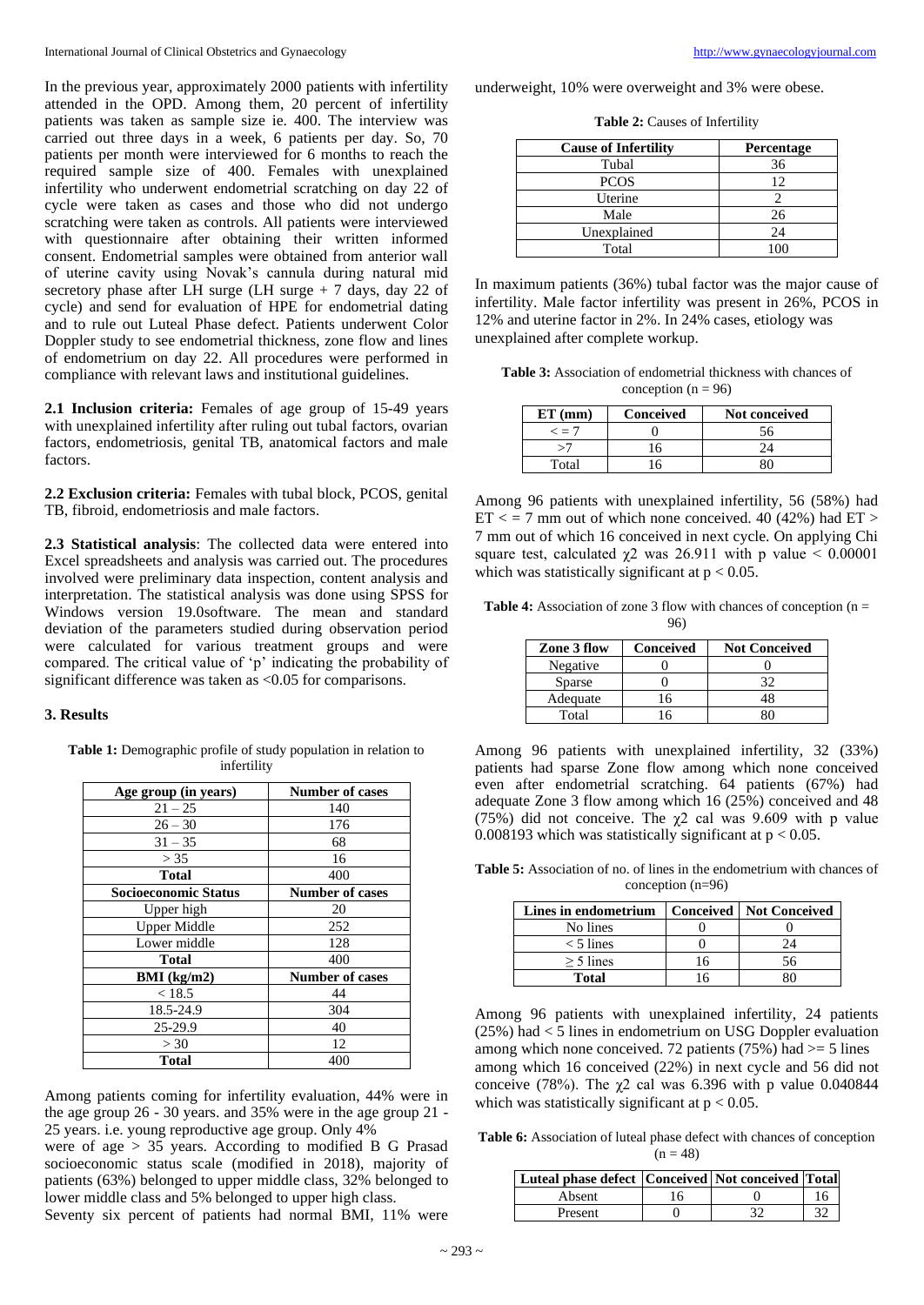Among 48 patients who underwent endometrial scratching, luteal phase defect was present in 32 patients (67%) out of which none had conceived. The glands were poorly convoluted and narrow. The lumen were dilated. Secretory activity was decreased. Decidualization had not occurred. 16 patients (33%) showed normal secretory phase. Sub nuclear vacoulation was seen in glandular epithelium. There was linear arrangement of nuclei in at the base of the cells. Cytoplasm was homogenous. Intraluminal secretions were present in vacuoles. All 16 conceived in next cycle. The  $\chi^2$  cal was 47.999 with p value  $\leq 0.00001$  which was statistically significant at p  $\leq 0.05$ .

**Table 7:** Correlation of endometrial scratching with chances of conception ( $n = 96$ )

| <b>Endometrial scratching Conceived Not conceived Total</b> |     |  |
|-------------------------------------------------------------|-----|--|
| Done                                                        | ' 6 |  |
| Not done                                                    |     |  |

Out of 96 patients with unexplained infertility, 48 patients underwent endometrial scratching on day 22 of cycle. Out of them 16 had conceived (33%) in next cycle. Remaining 32 patients did not conceive even after endometrial scratching (67%). 48 patients who did not undergo endometrial scratching did not conceive. The  $\gamma$ 2 cal was 19.2 with p value < 0.000012 which was statistically significant at  $p < 0.05$ .

#### **4. Discussion**

In my study, 44% patients were in the age group 26 - 30 years and 35% were in the age group 21 - 25 years i.e. young reproductive age group. Only 4% were of age > 35 years and the mean age was  $30.21 \pm 3.83$  years. In previous similar studies,

|  |  |  | Table 8: Mean age of female patients |  |
|--|--|--|--------------------------------------|--|
|  |  |  |                                      |  |

| Study                             | Country          | Mean age of female patients<br>(vears) |
|-----------------------------------|------------------|----------------------------------------|
| Adamson et al. $[8]$ , 2011       | Mysore,<br>India | $24.0 + 3.4$                           |
| Aghahoseini et al $[9]$ .<br>2007 | Iran             | $31 + 5.4$                             |
| Zaidi et al. [10], 2007           | London           | $32.3 + 3.5$                           |
| Present study                     | India            | $30.21 \pm 3.8$                        |

So, my results showed similar trends as in the studies mentioned above. In my study, tubal factor was the major cause of infertility in maximum patients (36%), male factor (26%), PCOS (12%), uterine factor (2%) and unexplained infertility (24%). In previous similar studies,

**Table 9:** Show the Cause

| Cause        | Neeta Singh <i>et al.</i> [11], $(\% )$ India (1996) | A. Khanna <i>et al.</i> <sup>[12]</sup> , $(\% )$ India (2011) | <b>Present study</b> $(\% )$ |
|--------------|------------------------------------------------------|----------------------------------------------------------------|------------------------------|
| Tubal factor |                                                      | 45.9                                                           | 40                           |
| Male factor  | 21.7                                                 |                                                                |                              |
| <b>PCOS</b>  | 8.9                                                  | 24.13                                                          |                              |
| Unexplained  | ና 9                                                  |                                                                |                              |

So, in my study, percentage of females with unexplained infertility was more as compared to previous studies. In my study, maximum patients (58%) had  $ET <$  = 7mm. 42% had  $ET > 7$ mm. In my study, maximum rate of conception was seen with endometrial thickness between > 7mm and no conception was seen when endometrial thickness was  $\lt$  = 7 mm. In previous studies,

| <b>References</b>                           |     | No. of cycles Minimum Endometrial Thickness (mm) | Mean Endometrial Thickness (mm) |                  |  |
|---------------------------------------------|-----|--------------------------------------------------|---------------------------------|------------------|--|
|                                             |     |                                                  | Conception                      | Non-conception   |  |
| Coulam <i>et al.</i> <sup>[13]</sup> , 1994 | 100 |                                                  | $11.9 + 2.7$                    | $11.5 \pm 2.8$   |  |
| Al-Shawaf et al. [14], 1993                 | 77  |                                                  | $9.30 \pm 0.36$                 | $10.00 \pm 0.24$ |  |
| Strohmer <i>et al.</i> $^{[15]}$ , 1994     | 76  |                                                  | $11.7 + 2.6$                    | $11.8 + 2.8$     |  |
| Oliveira et al. $[16]$ , 1993               | 139 |                                                  | $8.0 \pm 1.7$                   | $8.6 \pm 2.0$    |  |
| Gonen and Casper <sup>[17]</sup>            | 85  | 6                                                | $8.7 + 0.4$                     | $7.5 + 0.2$      |  |
| Alam et al. [18], 1993                      | 111 |                                                  | $10.5 \pm 3.5$                  | $9.6 + 4.2$      |  |
| Abdalla et al. <sup>[19]</sup> , 1994       | 59  |                                                  | $10.24 \pm 2.63$                | $8.62 \pm 3.49$  |  |
| Bustillo et al. <sup>[20]</sup> , 1995      | 88  | h.                                               | $10.2 + 2.3$                    | $9.7 + 2.7$      |  |

**Table 10:** Minimum Endometrial Thickness

No consensus has been reached with regard to the minimum endometrial thickness required for successful pregnancy. In study by Neeta Singh *et al.,* the thinnest endometrial lining for successful pregnancy was 5.8 mm and maximum number of conceptions occurred when the thickness was 8–10 mm.

Among 96 patients with unexplained infertility, 64 patients had adequate Zone 3 flow (67%) among which 16 conceived (25%) as compared to 40% patients in previous study by Gupta and Chandra *et al.*  $[21]$ , with adequate zone flow out of which  $54.5\%$ had conceived. 32 patients had sparse Zone 3 flow(33%) among which none conceived as compared to 32.7% with sparse zone flow in the previous study out of which 35.8% had conceived. So, my study was only partially comparable to the previous studies. Among 96 patients, 24 patients (25%) had < 5 lines in endometrium on USG Doppler evaluation among which none conceived as compared to a previous study by M. Aghahoseini*et* 

 $al$ , in which  $23.6\%$  had  $<$  5 lines in endometrium on USG Colour Doppler study. 72 patients (75%) had  $\ge$  5 lines among which 16 conceived i.e. 22% as compared to 58.9% conception rate in previous study.

In a study by Barash *et al.*,  $[22]$  in 2003, after endometrial scratching, 66.7% women with unexplained infertility and 30.3% with normal infertility had conceived. In a similar study by Narvekar *et al*. [23] , in Bangalore in 2010, after endometrial scratching, 32.7% women with unexplained infertility and 13.7% with normal infertility had conceived. In present study, out of 96 patients with unexplained infertility, 48 patients underwent endometrial scratching on day 22 of cycle. Out of them 16 had conceived (33%).

In a study done by T.C. Li, P. Dockery and A.W. Rogers<sup>[24]</sup> in 2005, endometrial dating was done in 30 women with unexplained infertility and 70 women with normal fertility.